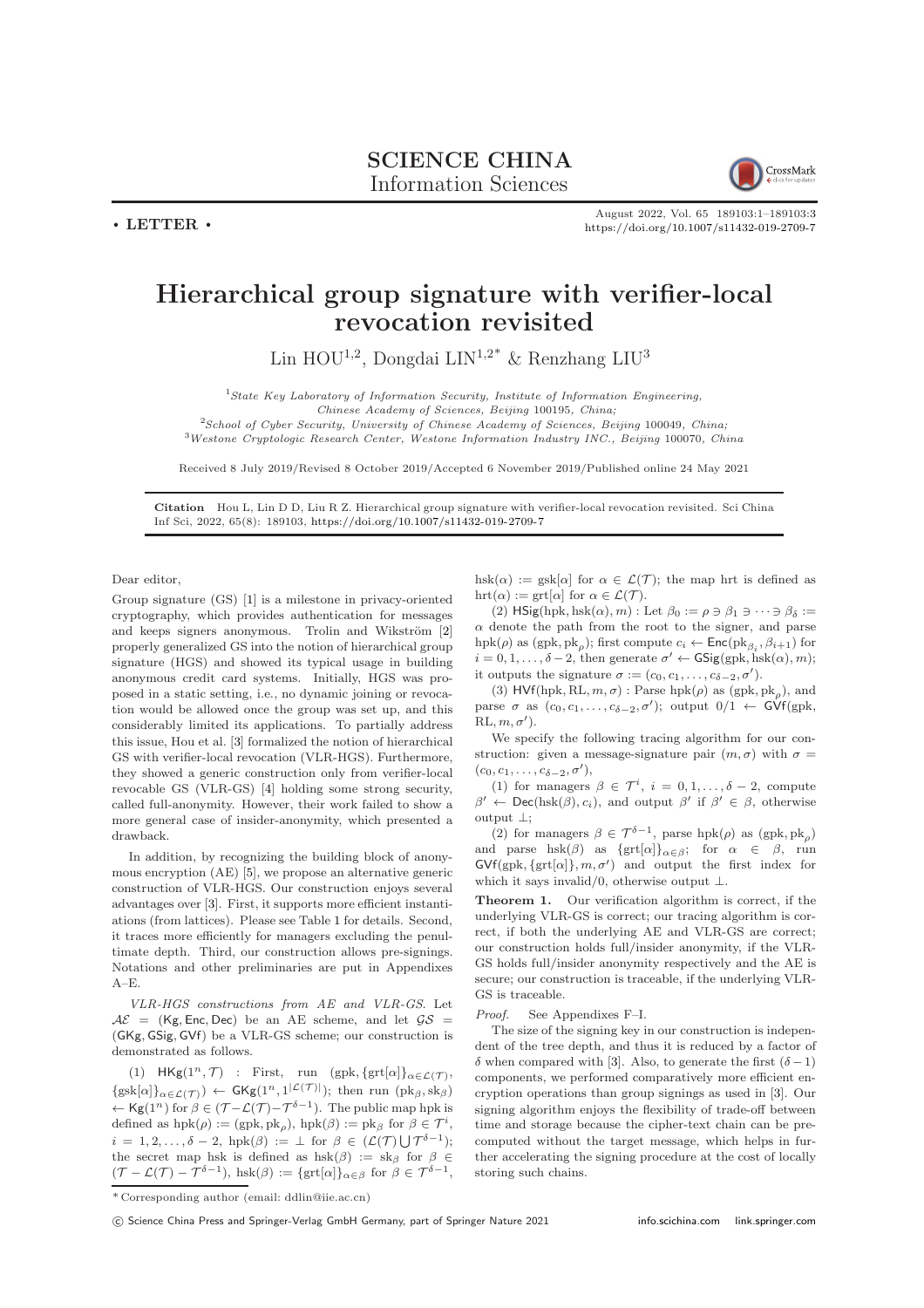<span id="page-1-5"></span>

|                 |                                                                          | Ref. [3]                                              | Scheme 1                                              | Scheme 2                                                   |
|-----------------|--------------------------------------------------------------------------|-------------------------------------------------------|-------------------------------------------------------|------------------------------------------------------------|
|                 |                                                                          | Full-anonymity                                        | Full-anonymity                                        | Insider-anonymity                                          |
| Signature size  | $\sigma_{i=0,1,\ldots,\delta-2}$                                         | $\widetilde{O}(n^2) \cdot  \mathcal{T}^i $            | O(n)                                                  | O(n)                                                       |
|                 | $\sigma_{\delta-1}$                                                      | $\widetilde{O}(n^2) \cdot  \mathcal{L}(\mathcal{T}) $ | $\widetilde{O}(n^2) \cdot  \mathcal{L}(\mathcal{T}) $ | $O(n) \cdot \log  \mathcal{L}(\mathcal{T}) $               |
| Public key size | $hpk(\rho)$                                                              | $\widetilde{O}(n^2) \cdot  \mathcal{T} $              | $\widetilde{O}(n^2) \cdot  \mathcal{L}(\mathcal{T}) $ | $\widetilde{O}(n^2) \cdot \log  \mathcal{L}(\mathcal{T}) $ |
|                 | hpk $(\beta), \beta \in \mathcal{T}^{i=1,2,\ldots,\delta-2}$             | $\hspace{0.1mm}-\hspace{0.1mm}$                       | $O(n^2)$                                              | $O(n^2)$                                                   |
| Token size      | hrt $(\beta), \beta \in (\mathcal{T} - \mathcal{L}(\mathcal{T}) - \rho)$ | $\tilde{O}(n^2)$                                      | $\hspace{0.1mm}-\hspace{0.1mm}$                       | $\hspace{0.05cm}$                                          |
|                 | $\mathrm{hrt}(\alpha), \alpha \in \mathcal{L}(\mathcal{T})$              | $\tilde{O}(n^2)$                                      | $O(n^2)$                                              | O(n)                                                       |
| Secret key size | hsk $(\beta), \beta \in \mathcal{T}^{i=0,1,\ldots,\delta-2}$             | $\widetilde{O}(n^2) \cdot  \text{child}(\beta) $      | O(n)                                                  | O(n)                                                       |
|                 | hsk $(\beta), \beta \in \overline{\mathcal{T}^{\delta-1}}$               | $\widetilde{O}(n^2) \cdot  \text{child}(\beta) $      | $\widetilde{O}(n^2) \cdot  \text{child}(\beta) $      | $O(n) \cdot  child(\beta) $                                |
|                 | hsk $(\alpha)$ , $\alpha \in \mathcal{L}(\mathcal{T})$                   | $\tilde{O}(n^2) \cdot \delta$                         | $O(n^2)$                                              | $O(n) \cdot \log  \mathcal{L}(\mathcal{T}) $               |

Table 1 Efficiency comparison between [\[3\]](#page-1-2) and this letter

In [\[3\]](#page-1-2), the manager's tracing cost is linear to the number of its direct children. Comparatively, for managers at not the penultimate depth, the tracing algorithm of our construction involves only a decryption operation with constant costs. Such efficiency improvement will show its power especially for a large set of managers. It is worth mentioning that for VLR-GS, it remains open how to design an efficient revocation mechanism (with sub-linear cost to the size of the revocation list). Obviously, progresses in solving this problem will contribute naturally to the tracing efficiency of managers at the penultimate depth.

Also, a signer's secret key in [\[3\]](#page-1-2) includes the signing keys of its ancestors as well. As a result, by querying the secret keys of challenge identities' siblings, the adversary can obtain the revocation tokens which should be forbidden to avoid triviality, and thus breaks the anonymity. However, our construction additionally enables an insider-to-insider transformation, and this result contributes to more efficient instantiations as shown below.

Lattice-based instantiations. With rapid developments of quantum computing, lattice-based cryptography [\[6\]](#page-1-6), a most promising post-quantum element, has become a top-notch research area. Hou et al. [\[3\]](#page-1-2) have given a VLR-HGS scheme from lattices; however, as the size of both public key and signature is  $N \cdot \widetilde{O}(n^2)$  in the underlying GKV scheme [\[7\]](#page-2-1)  $(a$  variant), with  $N$  being the group size, their construction seems less satisfactory in terms of efficiency. By contrast, in the LLNW scheme [\[8\]](#page-2-2), the sizes of public key and signature are  $\tilde{O}(n^2) \cdot \log N$  and  $\tilde{O}(n) \cdot \log N$ , respectively. Its security is based on  $\textsf{SIVP}_{\gamma(n)}$ , with  $\gamma(n) = \widetilde{O}(n^{2.5})$  for insider-anonymity and  $\gamma(n) = \tilde{O}(n^{1.5})$  for traceability. Unfortunately, the LLNW scheme cannot be used to instantiate the construction [\[3\]](#page-1-2) owing to the strong anonymity requirement. On the other hand, Gentry et al. [\[9\]](#page-2-3) proposed a lattice-based AE scheme, which is secure assuming hardness of SIVP $_{\widetilde{O}(n^{1.5})}$ .

We present two instantiations of our construction. First, our Scheme 1 is instantiated with the GKV scheme (the same variant used in [\[3\]](#page-1-2)) and the GPV scheme [\[9\]](#page-2-3). As a main result, our Scheme 2 is an insider-anonymous instantiation using the GPV scheme and the LLNW scheme. Since the tree size is polynomially bounded in  $n$ ,  $\Theta(\log n)$  bits are sufficient to specify each node in  $\mathcal T$  by proper encoding. Thus, both our schemes use the k-bit version of the GPV scheme with  $k = \Theta(\log n)$ , where the sizes of public key, secret key and ciphertext are  $\tilde{O}(n^2)$ ,  $\tilde{O}(n)$  and  $\tilde{O}(n)$ respectively.

A detailed comparison between schemes in [\[3\]](#page-1-2) and ours is given in Table [1.](#page-1-5) The comparison for public key size seems less straightforward by Table [1,](#page-1-5) and here we give further explanations. In [\[3\]](#page-1-2), both the signing and the verification algorithm need hpk $(\rho)$  of size  $\tilde{O}(n^2) \cdot |\mathcal{T}|$ . In both our schemes, for signing purposes, it needs only the (non-empty) public keys associated with nodes from the signer to the root, with sizes of  $\widetilde{O}(n^2) \cdot O(|\mathcal{L}(\mathcal{T})|)$  and  $\widetilde{O}(n^2) \cdot O(\log |\mathcal{T}|)$  for Schemes 1 and 2, respectively; on the other hand, for verifications, it takes  $hpk(\rho)$  (more specifically gpk) of sizes  $\widetilde{O}(n^2) \cdot |\mathcal{L}(\mathcal{T})|$  and  $\widetilde{O}(n^2) \cdot \log |\mathcal{L}(\mathcal{T})|$  for Schemes 1 and 2 respectively. Overall, the public key size in Scheme 1 is comparable to that of [\[3\]](#page-1-2), and Scheme 2 enjoys smaller public key than [\[3\]](#page-1-2).

Summary. We propose a more efficient designing paradigm for VLR-HGS. For VLR-GS, backward unlinkability is quite useful in specific scenarios, and clearly, it is straightforward to extend our construction to capture this property. For future work, it is admirable to propose latticebased VLR-HGS schemes with smaller sizes, and on the other hand, enhancing VLR-HGS to a fully dynamic case seems also attractive.

Acknowledgements This work was supported by National Natural Science Foundation of China (Grant Nos. 61872359, 61936008).

Supporting information Appendixes A–I. The supporting information is available online at <info.scichina.com> and [link.](link.springer.com) [springer.com.](link.springer.com) The supporting materials are published as submitted, without typesetting or editing. The responsibility for scientific accuracy and content remains entirely with the authors.

## <span id="page-1-0"></span>References

- 1 Chaum D, van Heyst E. Group signatures. In: Proceedings of Workshop on the Theory and Application of of Cryptographic Techniques, Brighton, 1991. 257–265
- <span id="page-1-1"></span>Trolin M, Wikström D. Hierarchical group signatures. In: Proceedings of the 32nd International Colloquium on Automata, Languages and Programming, Lisbon, 2005. 446–458
- <span id="page-1-2"></span>3 Hou L, Liu R, Qiu T, et al. Hierarchical group signatures with verifier-local revocation. In: Proceedings of the 20th International Conference on Information and Communications Security, Lille, 2018. 271–286
- <span id="page-1-3"></span>4 Boneh D, Shacham H. Group signatures with verifier-local revocation. In: Proceedings of the 11th ACM Conference on Computer and Communications Security, Washington, 2004. 168–177
- <span id="page-1-4"></span>5 Bellare M, Boldyreva A, Desai A, et al. Key-privacy in public-key encryption. In: Proceedings of the 7th International Conference on the Theory and Application of Cryptology and Information Security, Gold Coast, 2001. 566– 582
- <span id="page-1-6"></span>6 Ajtai M. Generating hard instances of lattice problems (extended abstract). In: Proceedings of the 28th Annual ACM